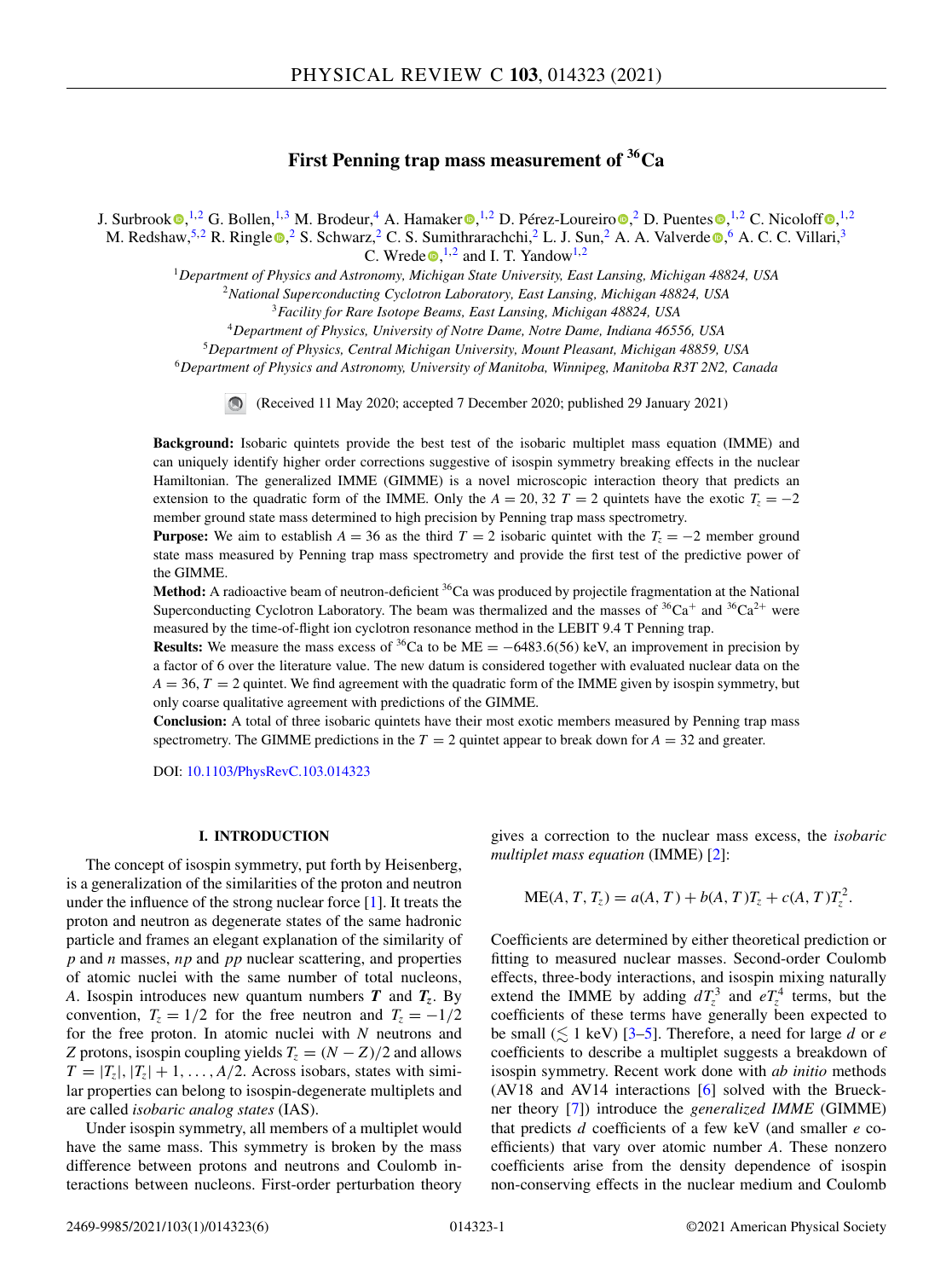polarization effects in the common proton-neutron "core" of a multiplet [\[8,9\]](#page-4-0).

Higher-order coefficients in the IMME are best searched for in  $T = 2$  quintets, where *d* and *e* coefficients can be uniquely determined simultaneously. Often, the largest challenge in measurement of a quintet's IMME coefficients is the difficulty of precision measurement of the neutron-deficient  $T_z = -2$  member. The short half-lives and challenging production, due to proximity to the proton drip line, of these members limit the range of experimental measurement techniques capable of keV-level precision. As such, only two quintets exist  $(A = 20, 32)$  [\[10–12\]](#page-4-0) with all members' ground state masses measured to keV-level precision. In both cases, <sup>20</sup>Mg (*A* = 20, *T<sub>z</sub>* = −2) and <sup>32</sup>Ar (*A* = 32, *T<sub>z</sub>* = −2) were measured by Penning trap mass spectrometry, the most precise method of determining atomic mass [\[11,13,14\]](#page-4-0). The current mass excess of  ${}^{36}Ca$ , ME = −6450(40) keV, has remained unchallenged since the measurement of the  $^{40}Ca(^{4}He, ^{8}He)$ <sup>36</sup>Ca neutron-knockout reaction *Q* value was published in 1977 [\[11,15\]](#page-4-0). Another reaction measurement around 1998 remains unpublished [\[16–18\]](#page-4-0). A Penning trap mass measurement of  $36$ Ca would mark the third (and heaviest) IMME quintet with the challenging  $T_z = -2$  member measured to high precision by Penning trap mass spectrometry. The complementary  $A = 36$  members are already known to a satisfactory precision through a combination of mass measurements involving Penning traps and careful particle threshold measurements [\[11\]](#page-4-0). Additionally, the GIMME predicts the  $A = 36$  quintet *d* coefficient to have the largest departure from the quadratic IMME, making the mass measurement of  ${}^{36}Ca$  particularly relevant [\[9\]](#page-4-0).

#### **II. EXPERIMENT**

At the National Superconducting Cyclotron Laboratory (NSCL), a primary beam of  ${}^{40}Ca$  was accelerated to 140 MeV/nucleon with the Coupled Cyclotron Facility and impinged on a 658 mg/cm<sup>2</sup> thick target of beryllium to produce  ${}^{36}Ca^{20+}$  (*t*<sub>1/2</sub> = 102(2) ms [\[19\]](#page-5-0)). The cocktail secondary beam was transported to the A1900 fragment separator [\[20\]](#page-5-0), where magnetic isotopic-selection transported a purified  $(\approx 1\%)$  beam of <sup>36</sup>Ca<sup>20+</sup> to the NSCL gas cell [\[21\]](#page-5-0). Aluminum degraders and high-purity helium gas in the gas cell (95 mbar) stopped the fast beam. Internal radio frequency quadrupole electrodes guided ions out of the gas cell volume to vacuum, where a dipole magnet of resolving power  $\approx$ 1500 selected ions of a specific mass-to-charge ratio *A*/*Q*. Ions were transported to the Low-Energy Beam and Ion Trap (LEBIT) facility, which is unparalleled among Penning trap facilities for its ability to measure the mass of short-lived rare isotopes produced by projectile fragmentation [\[22\]](#page-5-0). Figure 1 shows a schematic of the gas cell and LEBIT facility.

In LEBIT, the masses of  ${}^{36}Ca^+$  and  ${}^{36}Ca^{2+}$  were measured by the time-of-flight ion cyclotron resonance method [\[23\]](#page-5-0). Following production, the ion beam is stopped, cooled, and accumulated to form ion bunches in low-pressure helium gas  $(3\times10^{-2}$  mbar cooling,  $5\times10^{-4}$  mbar bunching) [\[24\]](#page-5-0). After an accumulation time of 100–200 ms, a short <10  $\mu$ s bunch is ejected. A fast electrostatic kicker provides additional *A*/*Q* se-



FIG. 1. Schematic of the NSCL gas cell and LEBIT facility. For further discussion, see Ref. [\[22\]](#page-5-0).

lection by time-of-flight (TOF) filtering before the ion bunch passes into the LEBIT Penning trap, a high-precision hyperbolic electrode trap system housed in a 9.4 T superconducting solenoidal magnet  $[25]$ . In the trap, the ion's motion is described by three eigenmotions with characteristic frequencies (ν*i*): trap axial (ν*z*), magnetron (ν−), and modified cyclotron  $(v_{+})$ , as described in Ref. [\[26\]](#page-5-0). The ion bunch is purified by simultaneously applying a sum of dipole radio frequency electric field (RF) at the modified-cyclotron frequencies of identified contaminant ions and the stored waveform inverse Fourier transform (SWIFT) technique, a dipole RF excitation waveform calculated to emulate a fixed-period 10 kHz RF window outside  $v_+$  of the ion of interest [\[27,28\]](#page-5-0). This dipole RF excites contaminant ions' modified-cyclotron motion out of the trap sensitive volume, reducing the measurement of trapped contaminant ions. Quadrupolar RF with a frequency  $v_{RF}$  is applied in the trap near cyclotron frequency  $v_c = v_+$  $v_{+}$  of the ion of interest to convert initial magnetron motion created by Lorentz steerers [\[25\]](#page-5-0) to modified-cyclotron motion. Ions are ejected to a multichannel plate detector outside of the 9.4 T magnet, where the ions' time of flight is measured. This procedure is repeated while scanning ν*RF* near ν*<sup>c</sup>* to create a TOF curve as in Fig. [2.](#page-2-0) The ion's TOF is minimized for  $\nu_{RF} = \nu_c$ .

The measurement was performed across two settings after a search for  $\beta$  radioactivity in a silicon detector, located after the gas cell dipole magnet, for a variety of *A*/*Q* settings. We first set the gas cell dipole magnet to select  $A/Q = 36$  and measured the cyclotron frequency of  ${}^{36}Ca^+$  in the Penning trap. The reference measurement for this setting was  ${}^{12}C_3^+$ (Setting I). We then set the gas cell dipole magnet for  $A/Q =$ 45, selecting for molecular  ${}^{36}Ca(H_2O)_3^{2+}$ . A potential difference of 100 V was applied between the gas cell and the LEBIT cooler and buncher to liberate  ${}^{36}Ca^{2+}$  via collision-induced disassociation [\[29\]](#page-5-0). The cyclotron frequency of  ${}^{36}Ca^{2+}$  was measured in the Penning trap, using  $H_2O^+$  as the reference (Setting II). Both settings excited the  $36$ Ca ions for 50 ms per scan to limit losses of <sup>36</sup>Ca ions due to decay. Frequency measurements of the ion of interest and the reference ion were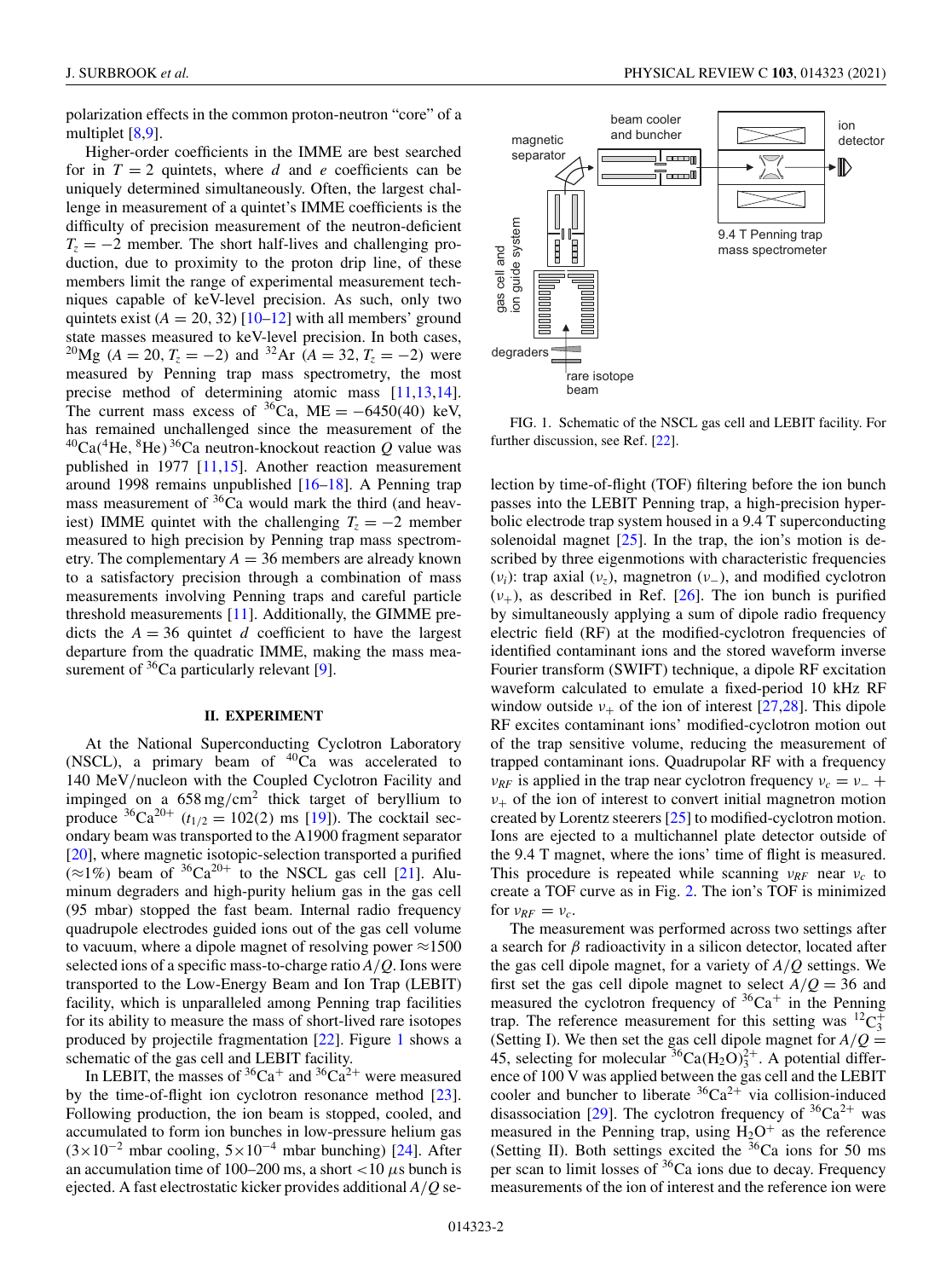<span id="page-2-0"></span>

FIG. 2. Time-of-flight resonance of  ${}^{36}Ca^{2+}$  with 50 ms excitation time. The smooth curve shows the fit of the theoretical curve used to extract  $v_c$  [\[30\]](#page-5-0).

alternated in time, with no measurement running longer than 90 minutes.

#### **III. ANALYSIS**

We determine the mass of the ion of interest by calculating the ratio of the ion-of-interest (ion) cyclotron frequency and the interpolated cyclotron frequency of the reference ion (ref),  $R = v_{ref}/v_{ion}$ . Figure 2 shows one time-of-flight spectrum used to extract a cyclotron frequency of  ${}^{36}Ca^{2+}$ . The analytic form of the TOF response curve of an ion excited in the Penning trap is presented in Ref. [\[30\]](#page-5-0). The full shape of the TOF curve was fit to data by  $\chi^2$  minimization and the cyclotron frequency was extracted. The mass of the ion of interest is then  $M = (q/q_{\text{ref}})R(m_{\text{ref}} - q_{\text{ref}}m_e) + qm_e$ . For Setting I,  $q = 1$  and for Setting II,  $q = 2$ . The reference ion was singly charged in both settings, so  $q_{ref} = 1$ . We measured  $R = 1.000 193 69(50)$  for Setting I and  $R = 1.000 780 41(18)$ for Setting II. Mass-dependent systematic shifts, such as those due to inhomogeneities in the magnetic field or imperfections in the trap geometry, have been investigated at LEBIT and characterized at  $\Delta R \approx 2 \times 10^{-10}$ /u [\[31\]](#page-5-0). The use of  $A/Q = 36$ and 18 mass doublets, for Settings I and II respectively, renders such mass-dependent systematics negligible. Effects due to special relativity are estimated to  $\Delta R \leq 10^{-11}$ . Nonlinear fluctuations in the magnetic field have been shown to yield  $\Delta R < 10^{-9}$ /hour [\[32\]](#page-5-0). Shifts due to ion-ion interactions are below our statistical uncertainty: more than 75% of nonempty bunches contained a single ion and bunches with 5 or more ions were discarded from the analysis. Varying this maximum ion-count cutoff from 1 to 5 ions yields  $\Delta R \approx 10^{-8}$ . As these systematic effects are well controlled relative to our statistical precision ( $\approx 10^{-7}$ ), they were considered to be negligible in the analysis. While each setting has a limited number of mea-surements, the near-unity Birge ratio [\[33\]](#page-5-0) [Setting I: 0.56(33); Setting II: 0.81(27)] of each setting suggests that the assigned statistical error bars are appropriate. We used the most recent Atomic Mass Evaluation [\[11\]](#page-4-0) for the mass of the reference ion in each setting to calculate the mass excess of  ${}^{36}Ca$ . The chemical binding energy ( $\approx$ 10 eV) was treated as negligible. The two settings yield ME<sub>setting-I</sub> =  $-6494(17)$  keV and  $ME_{\text{setting-II}} = -6482.3(59)$  keV, for an error-weighted aver-



FIG. 3. Mass excess of <sup>36</sup>Ca determined by measurements of  $36Ca<sup>+</sup>$  and  $36Ca<sup>2+</sup>$  and their  $1\sigma$  error bars. The horizontal lines show the  $1\sigma$  error band from the AME2016 (dot-dashed red) [\[11,15\]](#page-4-0) and this work (solid blue). Note the near overlap of lower-bound lines near ME ≈ −6490 keV.

aged value of  $ME = -6483.6(56)$  keV, shown in Fig. 3. The agreement between the two *A*/*Q* settings demonstrates the strong constraints on *A*/*Q*-dependent systematic effects.

# **IV. DISCUSSION**

A literature search for updates to the  $A = 36$  quintet found the most recent IMME  $[10]$  and atomic mass  $[11]$  evaluations to be current. We adopted these values, replacing the previous  $36$ Ca measurement by our new value with 6 times more precision, and performed quadratic, cubic, quadratic +  $eT_z^4$ , and quartic fits by  $\chi^2$  minimization to extract coefficients of the extended IMME. Table I gives the inputs for this analysis and Table [II](#page-3-0) presents the output coefficients. We find that the quadratic model describes the  $A = 36$ ,  $T = 2$  quintet well, with a chi-square per degree of freedom of  $\chi^2/\nu = 0.65/2$ (*p* value of 0.72). Furthermore, the quartic fit yields  $d =$  $-0.4(6)$  keV and  $e = 0.2(6)$  keV, both of which are consistent with the IMME prediction of zero.  $A = 36$  now has the second most precise measurement of  $T = 2$  IMME coefficients, following  $A = 32$ .

## **A. The GIMME**

We plot the  $T = 2$  IMME *d* and *e* coefficients in Fig. [4,](#page-3-0) similar to the presentation in Ref. [\[9\]](#page-4-0), updated with the present work on the  $A = 36$  quintet. Our new calculation of the

TABLE I. Mass excesses (ME) and excitation energy of the isobaric analog states ( $E$ <sub>IAS</sub>) used to tabulate the mass excess of IAS states ( $ME<sub>IAS</sub>$ ) in our analysis. The <sup>36</sup>Ca value is from the present measurement. Previous values are incorporated from Refs. [\[10,11\]](#page-4-0).

| ME (keV)                                                             | $E_{\text{IAS}}$ (keV)                    | $ME_{IAS}$ (keV)                                                                       |
|----------------------------------------------------------------------|-------------------------------------------|----------------------------------------------------------------------------------------|
| $-6483.6(56)$<br>$-17417.1(3)$<br>$-30231.540(27)$<br>$-29522.01(4)$ | 4282.4(24)<br>10852.1(12)<br>4299.667(14) | $-6483.6(56)$<br>$-13134.6(24)$<br>$-19379.4(12)$<br>$-25222.35(4)$<br>$-30664.12(19)$ |
|                                                                      | $-30664.12(19)$                           |                                                                                        |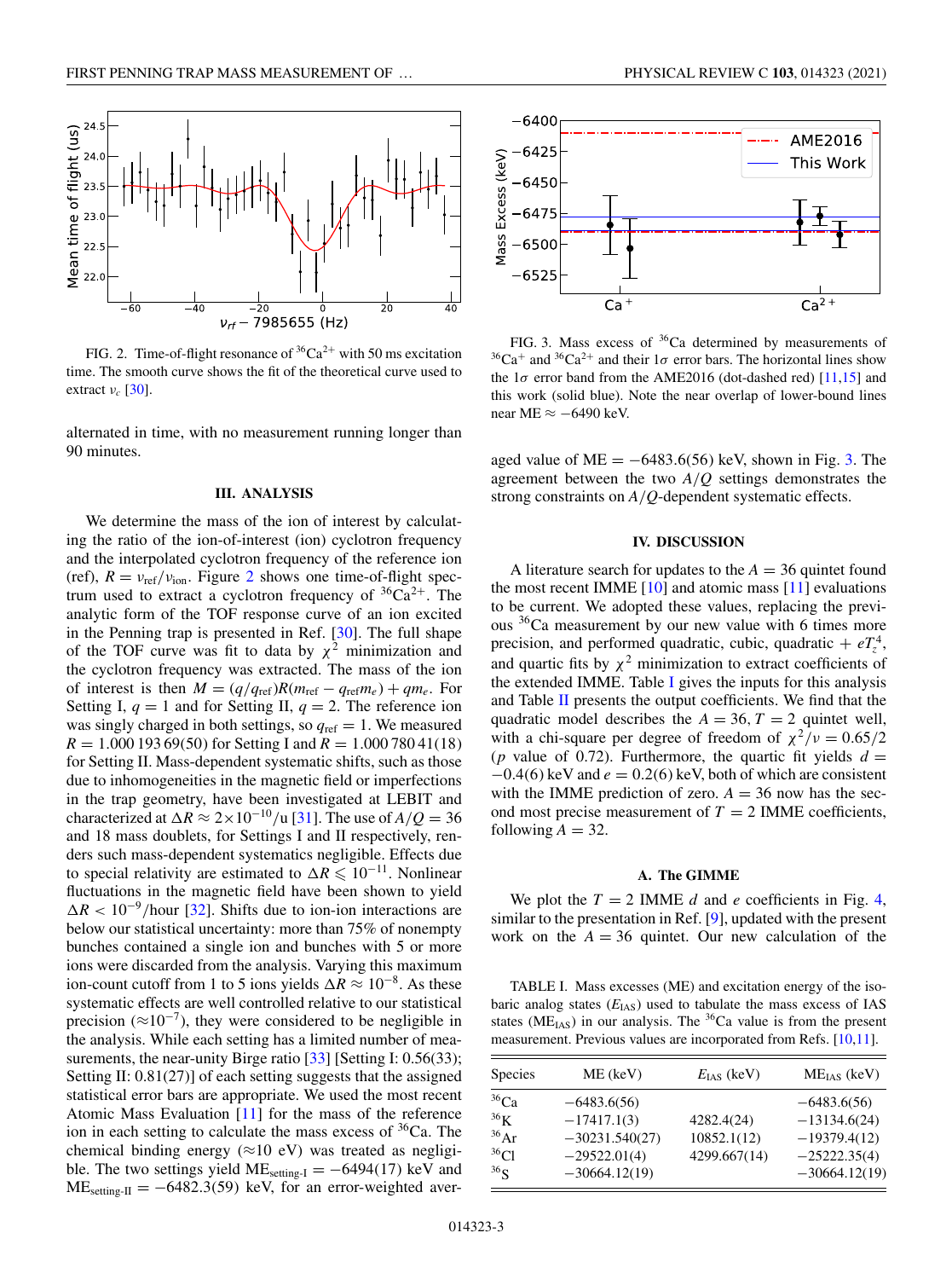| a                  |                   | c               |                |                | $\chi^2/\nu$ | <i>p</i> value |
|--------------------|-------------------|-----------------|----------------|----------------|--------------|----------------|
| $-19378.9 \pm 0.5$ | $-6044.2 \pm 0.8$ | $200.8 \pm 0.3$ |                |                | 0.646/2      | 0.724          |
| $-19379.6 \pm 1.0$ | $-6043.8 \pm 1.0$ | $201.3 \pm 0.7$ | $-0.3 \pm 0.4$ |                | 0.077/1      | 0.781          |
| $-19379.4 \pm 1.2$ | $-6044.4 \pm 0.9$ | $201.6 \pm 1.8$ |                | $-0.1 \pm 0.3$ | 0.463/1      | 0.496          |
| $-19379.4 \pm 1.2$ | $-6043.5 \pm 1.7$ | $200.8 \pm 2.2$ | $-0.4 \pm 0.6$ | $0.2 \pm 0.6$  |              |                |

<span id="page-3-0"></span>TABLE II. Updated coefficients of several variations of the IMME and the quality of fit, described by chi-squared per degree of freedom and corresponding *p* value. Experimental inputs are given in Table [I.](#page-2-0)

experimental *d* coefficient is consistent with the IMME  $(\delta \approx 0.7\sigma)$  and less so with the GIMME prediction  $(d_{\text{GIMME}} = -1.98, \delta \approx 2.6\sigma)$ , where  $\delta$  is the prediction/experiment difference and  $\sigma$  is the one-standarddeviation experimental error. The experimental *d* coefficient is between the predictions of the IMME and GIMME, as in the  $A = 20$ , 24 quintets. The *e* coefficient is consistent with both the IMME and GIMME ( $e$ <sub>GIMME</sub> = 0.114), but the predictions of the GIMME are small across *A* and, therefore, similar to the IMME.

Currently, no experimental *e* coefficient can discriminate between the two predictions, as their difference is beyond an order of magnitude smaller than most of the quintets' experimental error bars. The oscillatory behavior of the *d* coefficient over *A* predicted by the GIMME (and strongly evidenced in the  $T = 3/2$  quartets) appears muted in the  $T = 2$  cases. The oscillatory pattern in the GIMME theory papers [\[8,9\]](#page-4-0) was attributed to nuclear shell structure, with predictions of small *d*, *e* coefficients in multiplets containing magic or near-magic numbers, so it is peculiar to see only weak experimental evidence in  $T = 2$ .

We do not rule out the GIMME prediction for  $A = 36$ . This rough compatibility highlights the nearby  $A = 32$  quintet, which departs from both the IMME and GIMME with a positive *d* coefficient,  $d_{exp} = 0.90(19)$  keV [\[10\]](#page-4-0). A recent theoretical discussion of the  $A = 32$  quintet [\[34\]](#page-5-0) framed this departure from the quadratic IMME as a consequence of isospin mixing. Isospin mixing strength was calculated with the USD, USDA, USDB shell model interactions and each



FIG. 4. *d* and *e* coefficients of the  $T = 2$  quartic IMME. The star points come from GIMME theory [\[9\]](#page-4-0). The circular points are from the experimental literature  $[10,12]$  and the square point is the update to the  $A = 36$  quintet from this work. Those quintets with experimental error bars larger than the figure are omitted. Update to Fig. 3 from Ref. [\[9\]](#page-4-0).

predicted a positive *d* coefficient ( $d_{\text{theory}} = 0.28{\text -}0.39 \text{ keV}$ ), similar to, but smaller than, the experimental value. However, mixing strength depends strongly on the precise difference in energy of nearby states capable of mixing with the IAS. A confounding factor of these calculations is the 100–150 keV rms deviation typical of the empirical interactions; a 100 keV shift in any of the participating states' energy lends itself to a considerable change in the shift of the IAS predicted due to isospin mixing. The work predicted nearby  $(\Delta[E_i - E_{\text{IAS}}]$  < 500 keV) states in both  ${}^{32}$ Cl and  ${}^{32}$ S that shift the members' IAS energy by  $>1$  keV (although the *d* coefficient is not sensitive to shifts in the  $T_z = 0$ , <sup>32</sup>S, IAS energy). Experimental spectroscopic data of these levels is insufficient to control for differences of the predicted mixing-states' energies across the utilized interactions. In the  $A = 36$  multiplet, despite strong agreement with the zero *d* coefficient of the IMME, a theoretical work similar to Ref. [\[34\]](#page-5-0) would be useful, along with appropriately detailed spectroscopy, especially in  $36$ K.

## **B. Outlook**

Given the agreement between experiment and GIMME prediction for the  $A = 20$ , 24 quintets and the tension in the  $A = 32, 36$  quintets, it is important to precisely measure the quintets in the middle. In both the  $A = 24, 28$  quintets, uncertainty contribution in the *d* and *e* coefficients is led by the ground state mass measurements of the  $T_z = -2$  members,  $(^{24}Si, \frac{28}{\text{S}}S)$ . The mass of  $^{24}Si$  was recently measured by LEBIT to a precision that may offer discrimination between the IMME and GIMME predictions, and the publication is currently being prepared. A measurement of  $^{28}$ S will finish the  $A = 28$  quintet, giving IMME coefficients from  $A = 20-36$ in regular steps of  $\delta A = 4$ . Additionally, paired with recent proton-separation energy measurements [\[35\]](#page-5-0), a high-precision measurement of  $^{28}$ S would update the mass of  $^{29}$ Cl and may clarify the source of the large  $T = 5/2$ ,  $A = 29$  *d* coefficient  $[d = 28(7) \text{ keV}]$ , the largest measured cubic coefficient across all masses and isospin [\[36\]](#page-5-0).

In principle,  $T = 2$  quintets of mass  $A = 40$  and higher may be accessible experimentally. The  $A = 40$  quintet currently would benefit from Penning trap mass measurements of both  $T_z = -1$  (<sup>40</sup>Sc) and  $T_z = -2$  (<sup>40</sup>Ti) members. A challenge to these measurements is low production cross-sections due to these isotopes' proximity to the proton drip line. Additionally, the measured half-lives of  $T_z = -2$  members are the shortest of a multiplet's members. Advanced Penning trap techniques like phase-imaging ion cyclotron resonance (PI-ICR) [\[37–39\]](#page-5-0) will extend the half-life and precision reach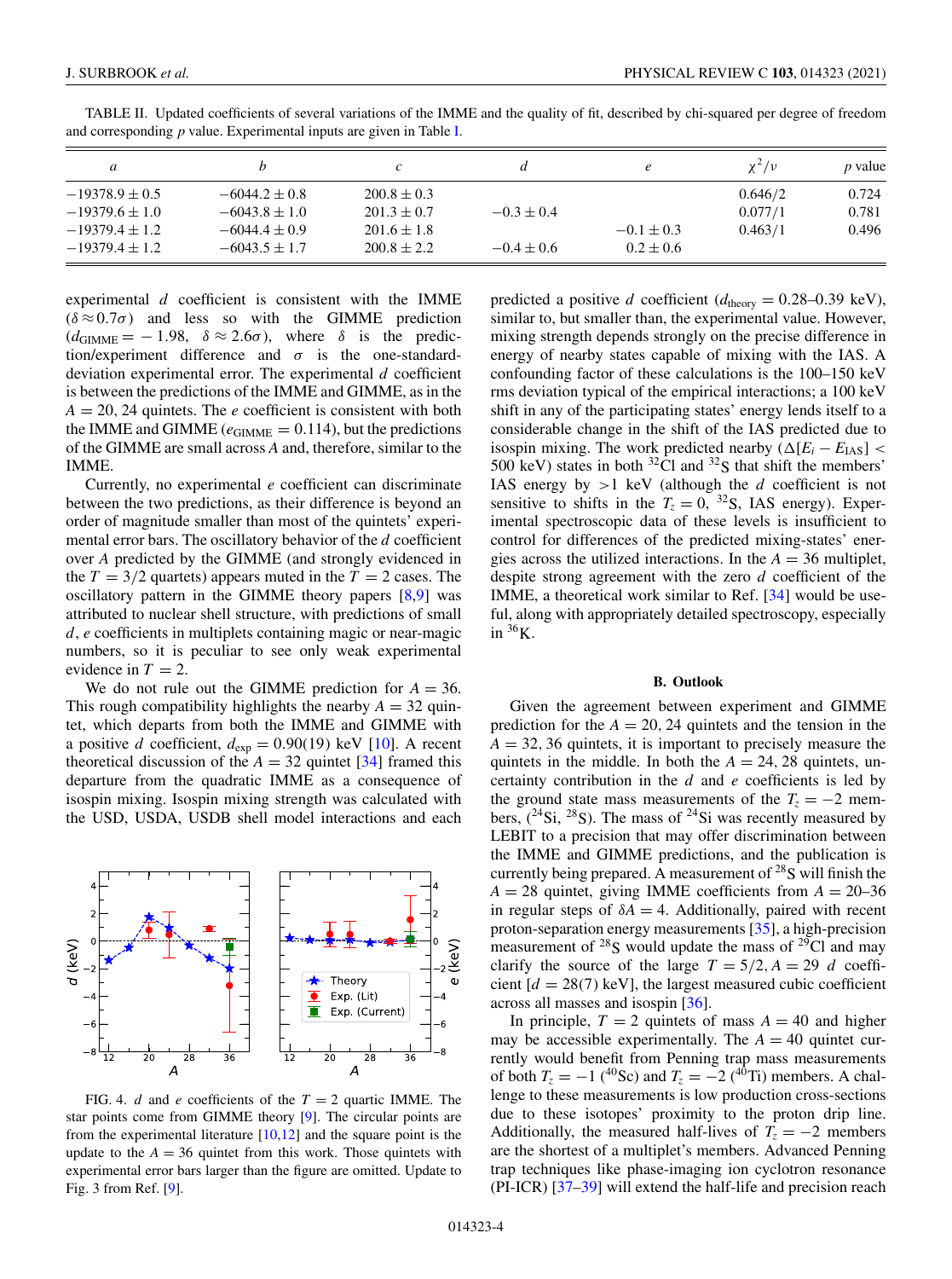<span id="page-4-0"></span>of Penning trap mass measurements with rare isotopes, and next-generation fragmentation facilities such as the Facility for Rare Isotope Beams in East Lansing, Michigan, USA are expected to have favorable beam rates. For most  $A = 4n + 2$ quintets (*n* is an integer), the  $T_z = -2$  members are proton unbound. The exceptions are  $A = 22, 26$ ; however, no  $T = 2$ IAS have yet been identified in odd-odd  $T_z = 0$  nuclei <sup>22</sup>Na and  $^{26}$ Al.

Despite this discussion's focus of testing the GIMME *d* coefficient predictions, the GIMME predicts nonzero *e* coefficients that will be experimentally accessible in the near future. Based on previously achieved precision in the best-measured IAS excitation energies ( $\sigma_{E, {\rm IAS}} \lesssim 100 \text{ eV}$  [10]) and the cited PI-ICR measurements with 100–200 ms accumulation times [\[37,38\]](#page-5-0), it should be a goal to test the GIMME *e* coefficients. By setting a precision goal of 100 eV in the ground state mass measurements and the IAS excited state spectroscopy (in tandem with the previously mentioned search for isospin mixing states), one may begin to search for anomalous *e* coefficients equal in magnitude to the GIMME predictions at a  $2\sigma$ -3 $\sigma$ level ( $|e_{\text{GIMME}}| \approx 0.07{\text -}0.11 \text{ keV}$ ).

Achieving experimental precision of  $\lesssim$ 100 eV across a isospin multiplet would strengthen a suite of experimental tests of the Standard Model that are sensitive to the *Q* value of the superallowed beta decay of the  $T_z = -2$  member of a multiplet. The precise measurements of  $T = 2$  superallowed  $0^+ \rightarrow 0^+$  decay properties, such as those measured in the decay of  $32$ Ar in Ref. [\[40\]](#page-5-0), become well-positioned to build upon the comprehensive evaluation of  $T = 1$  superallowed  $0^+ \rightarrow 0^+$  decays by Towner and Hardy [\[41\]](#page-5-0) testing the conserved vector current hypothesis and consequentially providing the most precisely known element in the quark-mixing Cabibbo-Kobayashi-Maskawa matrix. Scalar currents in the weak interaction can be probed by measuring the betaneutrino angular correlation in the decays of  $T = 2$  nuclei, and modern programs stand to improve on earlier work done with  $32$ Ar [\[42\]](#page-5-0) (TAMUTRAP [\[43,44\]](#page-5-0), WISArD [\[45,46\]](#page-5-0)). Additionally, one may set limits on electron–sterile-neutrino mixing from precision measurements of the beta-particle

[1] W. Heisenberg, Z. Phys. **77**[, 1 \(1932\).](https://doi.org/10.1007/BF01342433)

- [2] S. Weinberg and S. B. Treiman, Phys. Rev. **116**[, 465 \(1959\).](https://doi.org/10.1103/PhysRev.116.465)
- [3] E. M. Henley and C. E. Lacy, Phys. Rev. **184**[, 1228 \(1969\).](https://doi.org/10.1103/PhysRev.184.1228)
- [4] J. Jänecke, [Nucl. Phys. A](https://doi.org/10.1016/0375-9474(69)90427-8) **128**, 632 (1969).
- [5] G. Bertsch and S. Kahana, [Phys. Lett. B](https://doi.org/10.1016/0370-2693(70)90568-X) **33**, 193 (1970).
- [6] [R. B. Wiringa, V. G. J. Stoks, and R. Schiavilla,](https://doi.org/10.1103/PhysRevC.51.38) Phys. Rev. C **51**, 38 (1995).
- [7] [K. Brueckner, J. Gammel, and H. Weitzner,](https://doi.org/10.1103/PhysRev.110.431) Phys. Rev. **110**, 431 (1958).
- [8] J. M. Dong, Y. H. Zhang, W. Zuo, J. Z. Gu, L. J. Wang, and Y. Sun, Phys. Rev. C **97**[, 021301\(R\) \(2018\).](https://doi.org/10.1103/PhysRevC.97.021301)
- [9] J. M. Dong, J. Z. Gu, Y. H. Zhang, W. Zuo, L. J. Wang, Y. A. Litvinov, and Y. Sun, Phys. Rev. C **99**[, 014319 \(2019\).](https://doi.org/10.1103/PhysRevC.99.014319)
- [10] M. MacCormick and G. Audi, [Nucl. Phys. A](https://doi.org/10.1016/j.nuclphysa.2014.01.007) **925**, 61 (2014).
- [11] M. Wang, G. Audi, F. G. Kondev, W. J. Huang, S. Naimi, and X. Xu, Chin. Phys. C **41**[, 030003 \(2017\).](https://doi.org/10.1088/1674-1137/41/3/030003)
- [12] B. E. Glassman, D. Pérez-Loureiro, C. Wrede, J. Allen, D. W. Bardayan, M. B. Bennett, B. A. Brown, K. A. Chipps,

energy distribution [\[47,48\]](#page-5-0). Currently, the *Q* value of the superallowed beta decay of <sup>32</sup>Ar is the only  $T = 2$  beta-decay energy measurement approaching the precision required for these tests ( $\sigma_Q = 1.9$  keV [10]), and a catalog of precisely measured ( $\sigma_Q \lesssim 100 \text{ eV}$ )  $T = 2 Q$  values would afford novelphysics searches a valuable range of nuclei to benchmark nuclear-physics-driven systematic effects.

#### **V. CONCLUSIONS**

We have reported the mass excess of neutron-deficient  $36$ Ca, measured directly for the first time with the time-offlight ion cyclotron resonance method in the LEBIT 9.4 T Penning trap at the National Superconducting Cyclotron Laboratory. This completes the third isobaric quintet with the challenging  $T_z = -2$  member ground state mass determined to high- precision with Penning trap mass spectrometry. We interpreted this new result in the context of the isobaric multiplet mass equation and a new *ab initio* derived calculation that naturally extends the IMME. We find excellent agreement in the  $A = 36$ ,  $T = 2$  isobaric multiplet with the quadratic IMME, and only coarse qualitative agreement with the new GIMME predictions. Tension is emerging between GIMME  $T = 2$ predictions and experimental measurements for  $A = 32$ and heavier.

## **ACKNOWLEDGMENTS**

We thank J. M. Dong for sharing the numerical predictions from the GIMME theory to make Fig. [4](#page-3-0) and Marion MacCormick for discussion on the IMME. This work was conducted with the support of Michigan State University, the National Science Foundation under Contracts No. PHY-1565546, No. PHY-1713857, and No. PHY-1913554, the U.S. Department of Energy, Office of Science, Office of Nuclear Physics under Grants No. DE-SC-0015927 and No. DE-SC-0016052, and Natural Sciences and Engineering Research Council of Canada under Contract No. SAPPJ-2018-00028.

M. Febbraro, C. Fry, M. R. Hall, O. Hall, S. N. Liddick, P. O'Malley, W. Ong, S. D. Pain, S. B. Schwartz, P. Shidling, H. [Sims, P. Thompson, and H. Zhang,](https://doi.org/10.1103/PhysRevC.92.042501) Phys. Rev. C **92**, 042501(R) (2015).

- [13] K. Blaum, [Phys. Rep.](https://doi.org/10.1016/j.physrep.2005.10.011) **425**, 1 (2006).
- [14] [D. Lunney, J. M. Pearson, and C. Thibault,](https://doi.org/10.1103/RevModPhys.75.1021) Rev. Mod. Phys. **75**, 1021 (2003).
- [15] [R. E. Tribble, J. D. Cossairt, and R. A. Kenefick,](https://doi.org/10.1103/PhysRevC.15.2028) *Phys. Rev. C* **15**, 2028 (1977).
- [16] A. Komives, A. García, D. Peterson, D. Bazin, J. Caggiano, B. Sherrill, N. Alahari, A. Bacher, W. Lozowski, J. Greene, and E. G. Adelberger, *APS Division of Nuclear Physics Meeting Abstracts*, APS Meeting Abstracts (NASA, Washington, DC, 1998), p. F3.07.
- [17] J. Greene, G. Thomas, A. García, A. Komives, and J. O. Stoner, Jr., [Nucl. Instrum. Methods Phys. Res. A](https://doi.org/10.1016/S0168-9002(99)00651-8) **438**, 52 (1999).
- [18] J. A. Caggiano, Spectroscopy of exotic nuclei with the S800 spectrograph, Ph.D. thesis, Michigan State University,